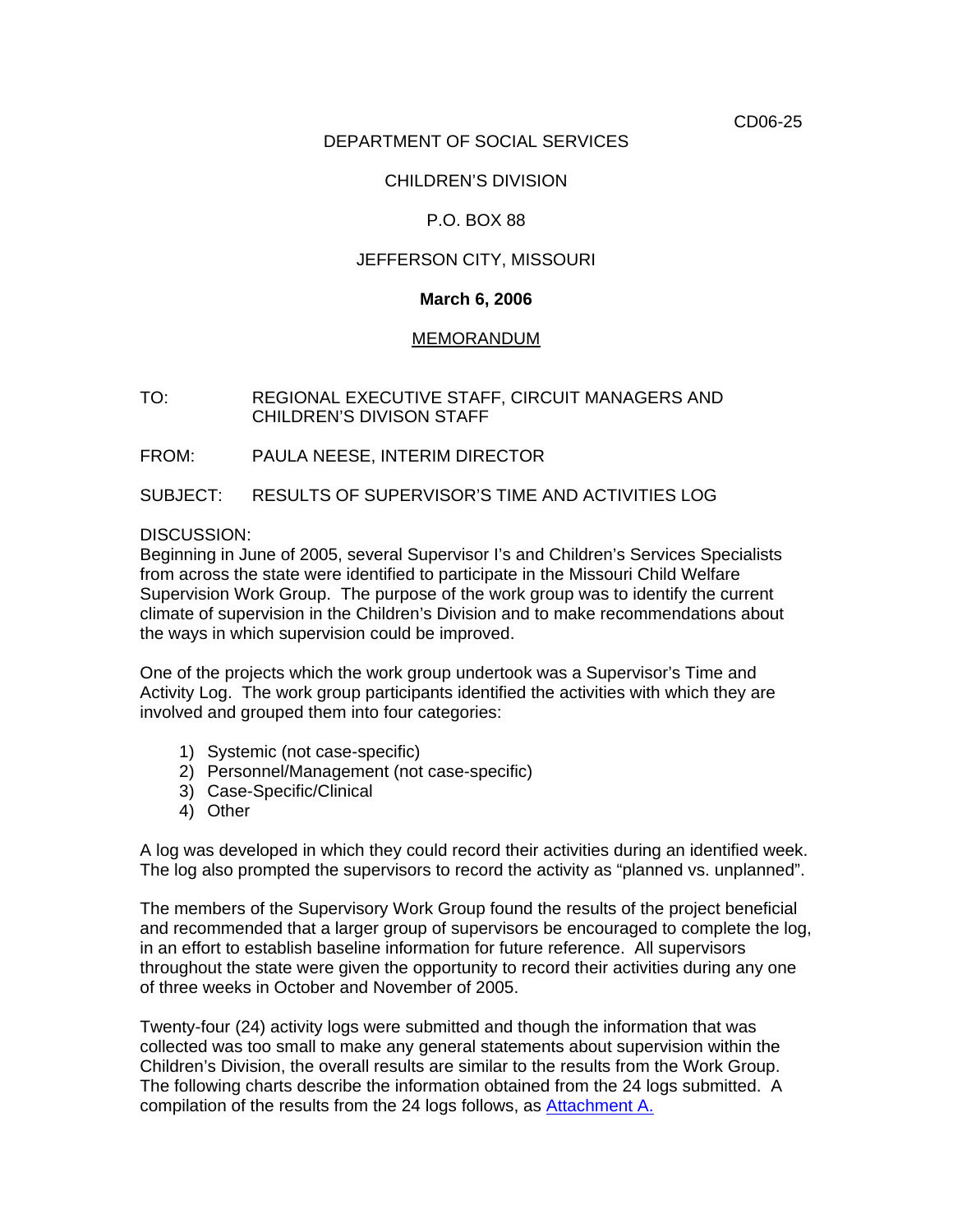# **Overall Averages**

The table below identifies the percentage of time spent in the general categories as outlined above.



Within the Case-Specific/Clinical category, the activities which received the most cumulative time were review/approve staff work products and decisions, provide clinical supervision and review case documentation.

And, within the Other category, correspondence with staff and other professional by email, memo, or telephone and travel received the most cumulative time.

Demographic information from the submitted logs was not compiled as the number submitted was too small to ensure anonymity.

# **Planned Time vs. Unplanned Time**

The supervisors who completed the Time and Activity Log were also asked to identify each task as a planned activity or an unplanned activity. The members of the Supervision Work Group were interested in whether the majority of the supervisors' work was a result of crisis management or of thoughtful, deliberate time management.

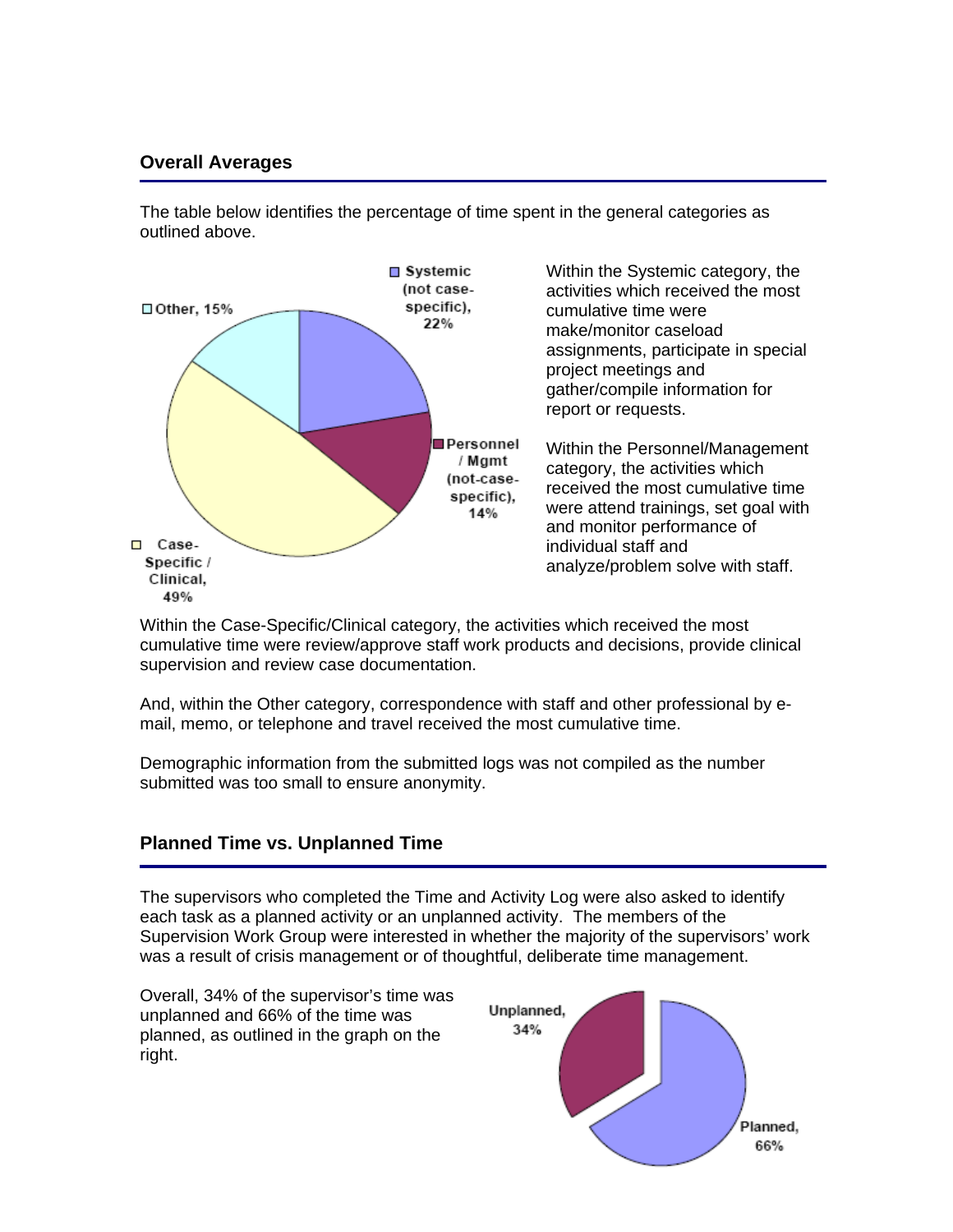

The amount of planned time as compared to the amount of unplanned time for each of the categories is charted below. As outlined, the percentage of planned time vs.

I would like to personally thank those supervisors who completed the Supervisor's Time and Activity Log. As we take steps to improve the status of supervision within the Children's Division, it will be important for supervisors to be aware of how time is utilized. I hope that the information provided by the Time and Activity Log will encourage each supervisor across the state to evaluate his/her own tasks and to look at whether the majority of his/her time is spent in planned activities vs. unplanned activities. Becoming aware of this information can positively impact the work of the supervisor and can be used to enhance the time spent with each worker.

# NECESSARY ACTIONS:

- 1. Please review this memorandum with appropriate Children's Division staff.
- 2. All questions should be cleared through normal supervisory channels and directed to:

QUALITY ASSURANCE UNIT MANAGER: Susan Savage